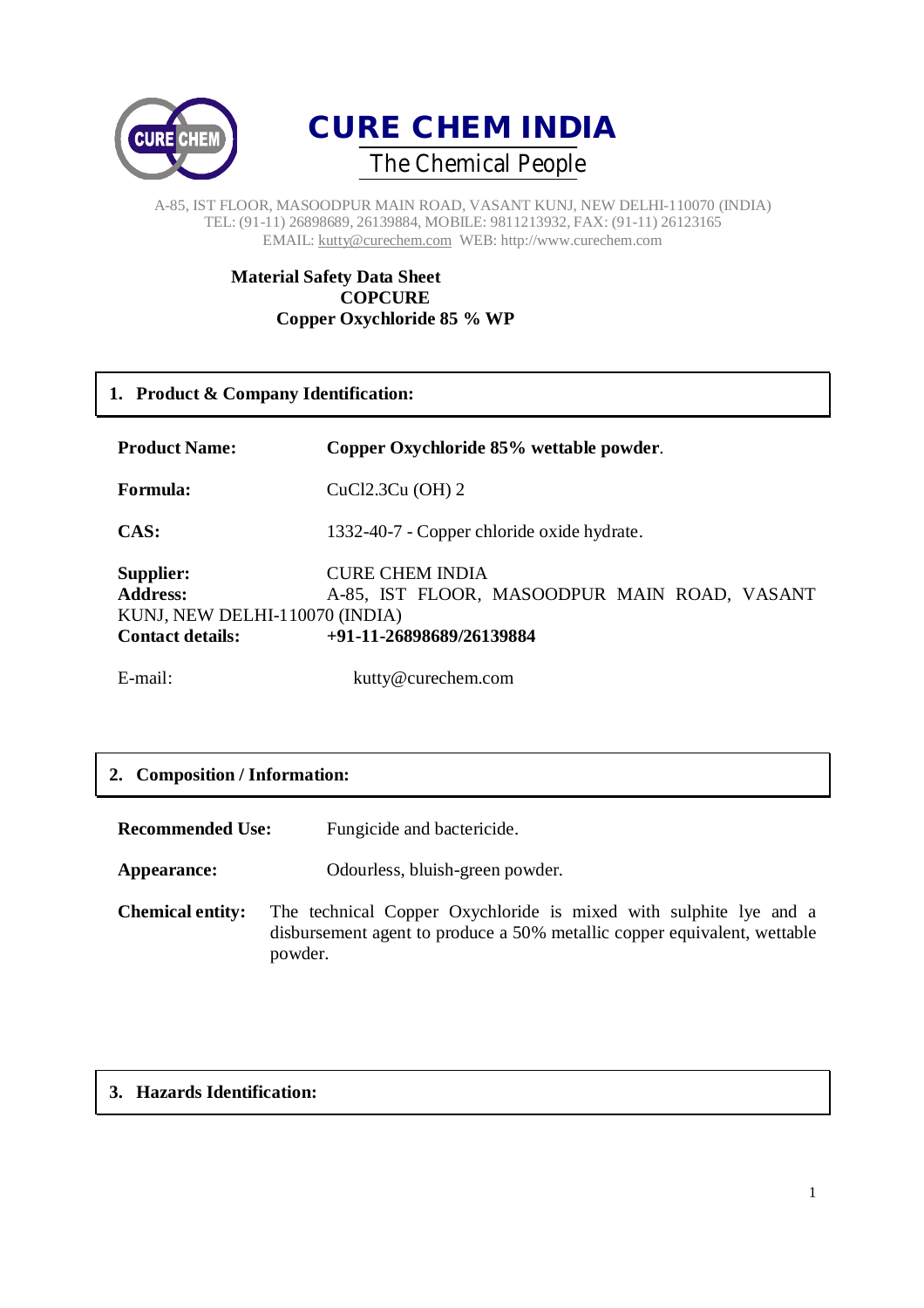



- **Acute health effects:** Irritation to the skin and eyes on contact. Inhalation will cause irritation to the lungs and mucus membrane. Irritation to the eyes will cause watering and redness. Reddening, scaling and itching are characteristics of skin inflammation. Follow safe industrial hygiene practices and always wear protective equipment when handling this compound.
- **Chronic health effects***:* Chronic copper poisoning is typified by hepatic cirrhosis, brain damage and demyelination, kidney defects and copper deposition in the cornea, as exemplified by humans with Wilson's disease. It has also been reported that copper poisoning has lead to haemolytic anaemia and arteriosclerosis.
- **Carcinogenicity:** This product is not listed by the National Toxicology Program (US), International Agency for Research on Cancer or regulated as a carcinogen by OSHA (Occupational Safety and Health Administration (USA).

#### **4. First Aid Measures:**

| <b>Ingestion:</b>    | Rinse mouth with water. Give plenty of water to drink. If vomiting occurs,<br>give further water and seek medical attention.                                                                                                                                                                                              |
|----------------------|---------------------------------------------------------------------------------------------------------------------------------------------------------------------------------------------------------------------------------------------------------------------------------------------------------------------------|
| Eye contact:         | Irrigate with copious quantities of water for 15 minutes. In all cases of eye<br>contamination, it is a sensible precaution to seek medical advice.                                                                                                                                                                       |
| <b>Skin contact:</b> | Wash contaminated skin with soap and water. Remove contaminated<br>clothing and wash before reuse. If irritation occurs, seek medical advice.                                                                                                                                                                             |
| <b>Inhalation:</b>   | Remove victim from exposure - avoid becoming a casualty. Remove<br>clothing and loosen remaining clothing. Allow patient to assume<br>comfortable position and keep warm. Keep at rest until fully recovered.<br>Seek medical advice if effects persist.                                                                  |
| Notes to physician:  | Elevated urinary copper is an indication of excess copper exposure. If<br>swallowed, perform gastric lavage with water or 0.1% solution of<br>potassium ferrocyanide. Mucosal damage may contraindicate gastric<br>lavage. Many copper salts by skin contact cause itching, eczema and<br>rarely sensitization reactions. |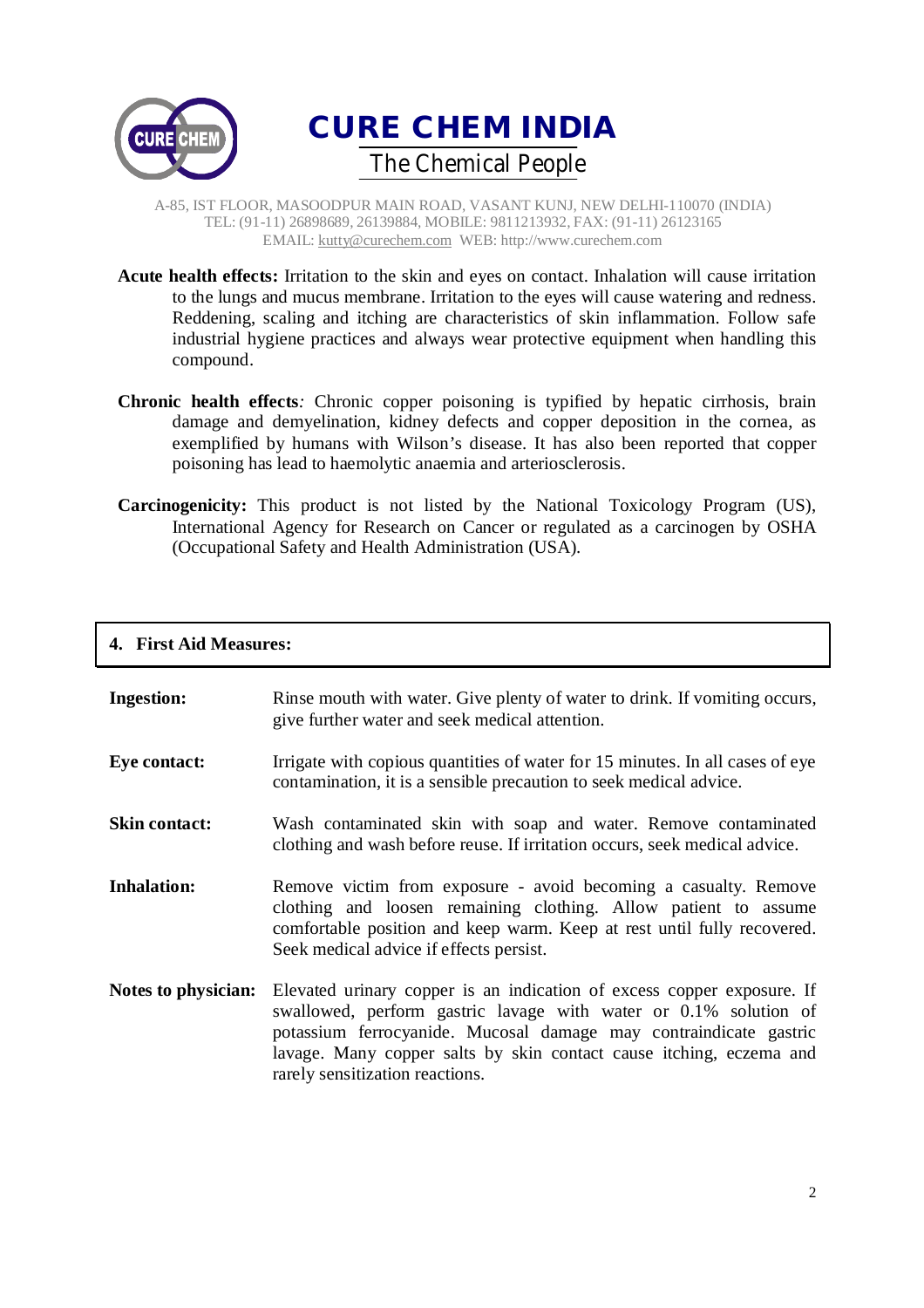



# **5. Fire Fighting Measure:**

**Specific hazards:** Not a combustible material.

**Extinguishing media:** Foam, dry chemical, carbon dioxide or water spray (fog).

Further advice: Thermal decomposition will release hydrogen chloride, oxides of Hydrogen, oxides of Copper and other toxic and/or hazardous gases.

**Special fire fighting procedures:** Remain up wind, wear self contained breathing apparatus, and keep run-off out of water systems.

**NB:** Be aware, that in unique conditions, dusts may form explosive mixtures in air.

| <b>6. Accidental Release Measures:</b> |                                                                                                                                                                                                                                                                                                                                                                                                                                                                                                                                              |
|----------------------------------------|----------------------------------------------------------------------------------------------------------------------------------------------------------------------------------------------------------------------------------------------------------------------------------------------------------------------------------------------------------------------------------------------------------------------------------------------------------------------------------------------------------------------------------------------|
| <b>Small spills:</b>                   | Wear protective equipment to prevent skin and eye contamination. Sweep<br>or vacuum up, and avoid generating dust. Collect and seal in properly<br>labeled containers for disposal. Wash area down with detergent and excess<br>water.                                                                                                                                                                                                                                                                                                       |
| Large spills:                          | Wear protective equipment to prevent skin and eye contamination and<br>inhalation of dust. Cover with a damp absorbent (inert material, sand or<br>soil). Sweep or vacuum up, but avoid generating dust. Collect and seal in<br>properly labeled containers for disposal. Wash area down with detergent<br>and excess water, and try to avoid run-off from entering waterways or<br>groundwater. If contamination of crops or water system has occurred,<br>advise the relevant emergency services or national department of<br>agriculture. |

# **7. Handling and Storage:**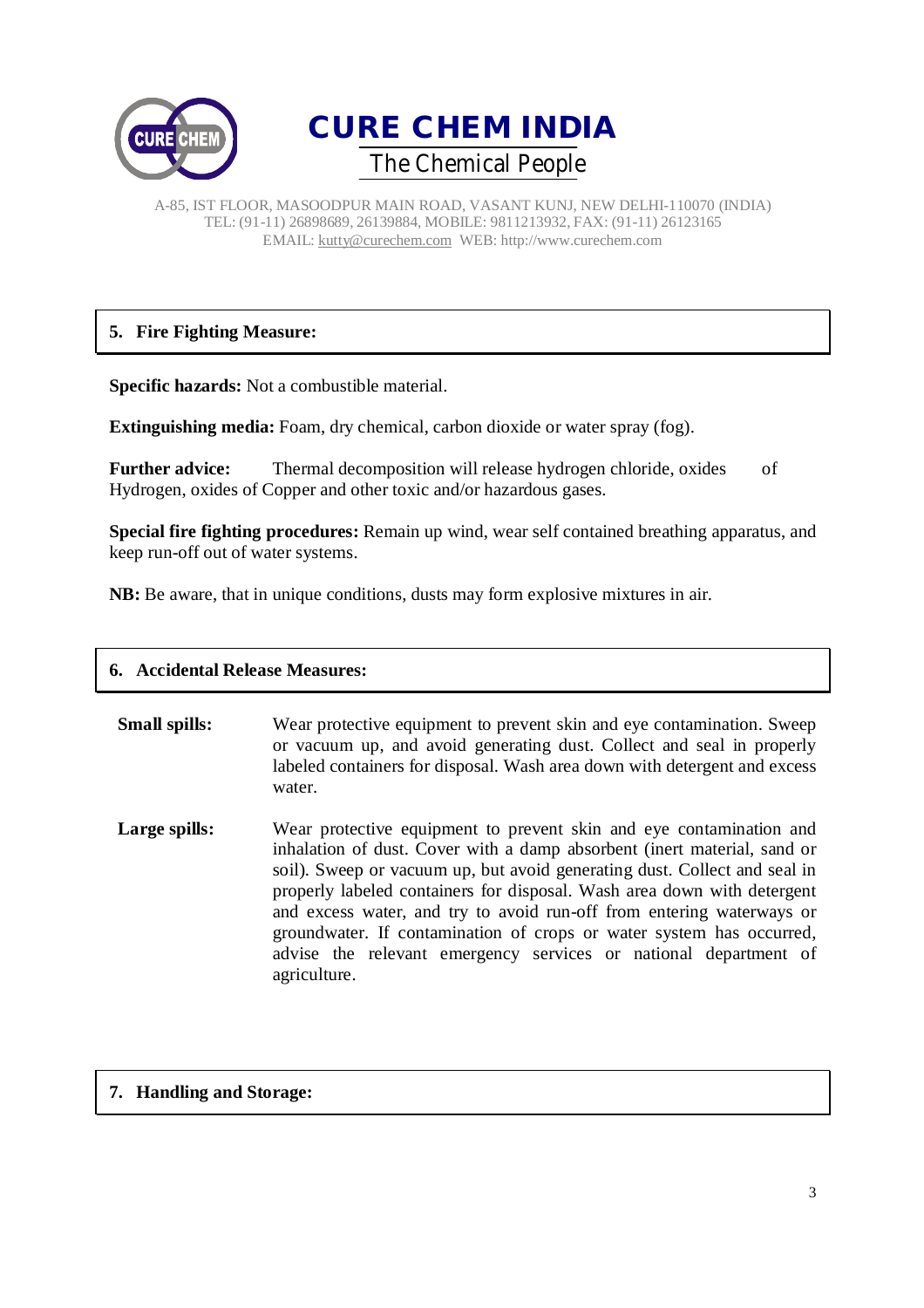



| <b>Handling:</b> | This product is not classified as dangerous for the purpose of transport.<br>Transport away from foodstuffs. Keep out of reach of children. Operatives<br>should be provided with, and made to wear:<br>•Gloves and long sleeve overalls.<br>• Approved respirator for toxic dusts.<br>•Goggles or a face shield. |
|------------------|-------------------------------------------------------------------------------------------------------------------------------------------------------------------------------------------------------------------------------------------------------------------------------------------------------------------|
| Storage:         | Store in closed containers or bags in a cool, dry, well ventilated area, away                                                                                                                                                                                                                                     |

**Storage:** Store in closed containers or bags in a cool, dry, well ventilated area, away from heat sources and reducing agents. Ideally, bags should be placed on pallets.

### **8. Exposure Controls/Personal Protection:**

- **Exposure standards:** No exposure Standard (TWA) is available for this product. The standard for dust is suggested i.e.  $10mg$ . /m<sup>3</sup>.
- **Engineering measures:** Ensure ventilation is adequate and that air concentrations of the component are controlled below quoted Exposure Standards. Avoid generation and inhaling dusts. Use with local exhaust ventilation or while wearing a dust mask. Keep containers / bag closed when not in use.
- **Personal protection equipment:** Overalls, safety shoes, safety glasses, gloves and dust mask. After direct contact, always wash hands before smoking, eating or using the toilet. Wash contaminated equipment before storing or reusing.

### **9. Physical and Chemical Properties:**

| Odour / form / colour: | Odourless, bluish to green, micro granular solid. |
|------------------------|---------------------------------------------------|
|------------------------|---------------------------------------------------|

**Solubility:** Insoluble in water and organic solvents. Soluble in dilute acids and ammonium hydroxide.

| Specific gravity $(20^{\circ}C)$ | $0.75$ g/cm <sup>3</sup> | Melting point $({}^{\circ}C)$ | $\omega$<br>Decomp. |
|----------------------------------|--------------------------|-------------------------------|---------------------|
| 220                              |                          |                               |                     |
| <b>Relative Vapour density</b>   | N Av.                    | Boiling point $({}^{\circ}C)$ | N Av.               |
| Vapour pressure $(20^{\circ}C)$  | N Av.                    | Decomp. Point $({}^{\circ}C)$ | 220                 |
| Flash point                      | N Applicable             | $pH(1\% \text{ aq. Soln.})$   |                     |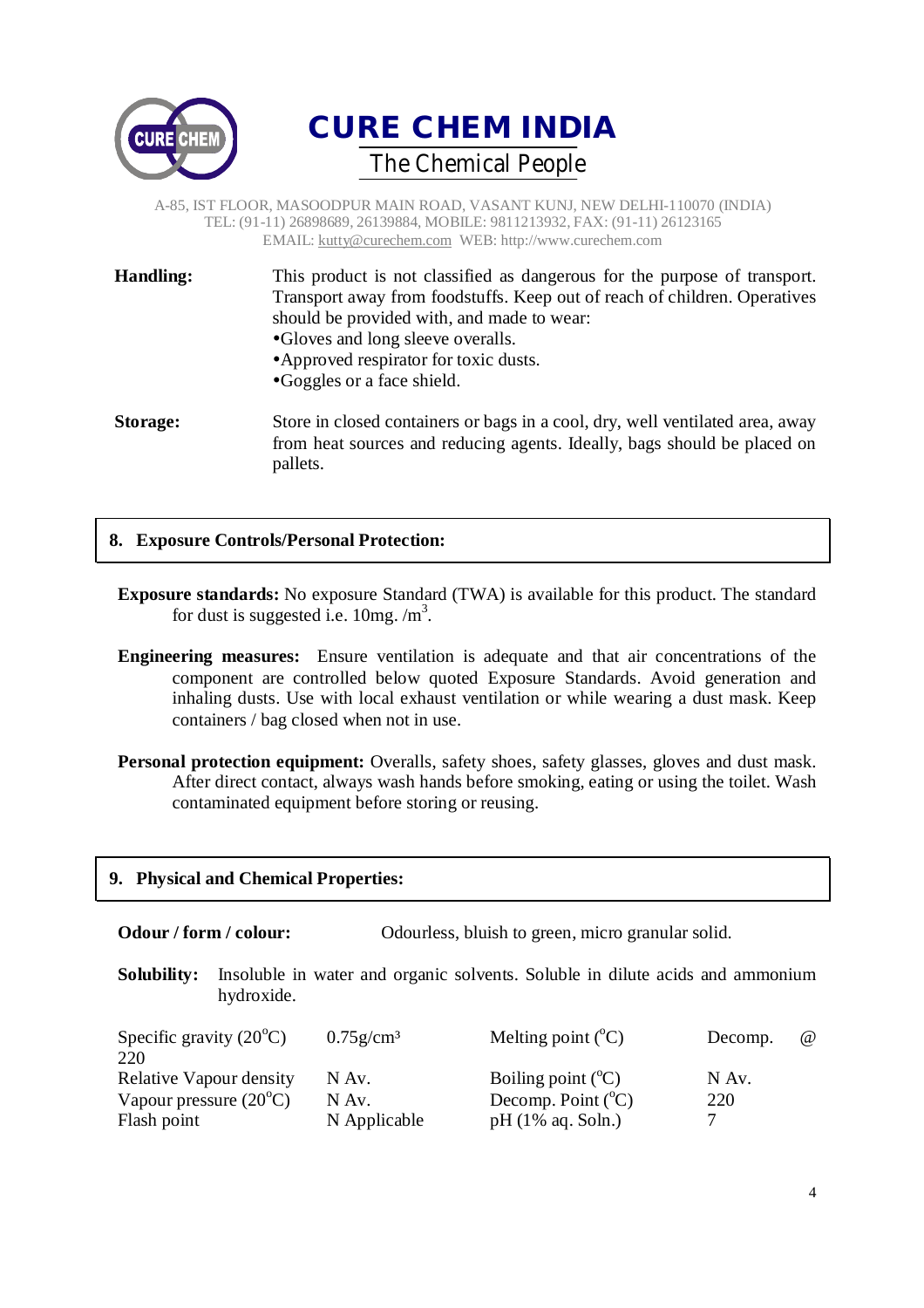



| Molecular weight:     | 427.2 | Solubility in water $(g/Lt)$ | Disperses |
|-----------------------|-------|------------------------------|-----------|
| N Av. - Not available |       |                              |           |

### **10. Stability and Reactivity:**

**Stability:** This material is stable, but should avoid exposure to high moisture conditions for prolonged periods, and temperatures above  $51^{\circ}$ C.

**Reactivity:** Avoid sodium or potassium metals, and strong acids.

#### **11. Toxicology Information:**

No adverse health effects if the material is handled in accordance with this Safety Data Sheet. Routes of entry include skin and eye contact, acute inhalation and ingestion. Symptoms that may arise if the product is mishandled are mentioned in section 3 : 'Hazards Identification'

Copper Oxychloride is a powerful emetic (induces vomiting). The active substance is almost completely eliminated by vomiting. It is insoluble in water, however it is soluble in dilute acids. Doses of 5 - 8 grams have damaged capillaries and digestive tract mucus membranes, caused dehydration and patients have shown signs of heavy metal poisoning.

### **12. Ecological Information:**

Avoid contaminating waterways.

| <b>Aquatic toxicity:</b> | Toxic to aquatic organisms.                 |
|--------------------------|---------------------------------------------|
|                          | 48 hr $LC_{50}$ (carp): 2.2 mg/Lt           |
|                          | 24 hr $LC_{50}$ (daphnia magna): 3.5 mg/Lt. |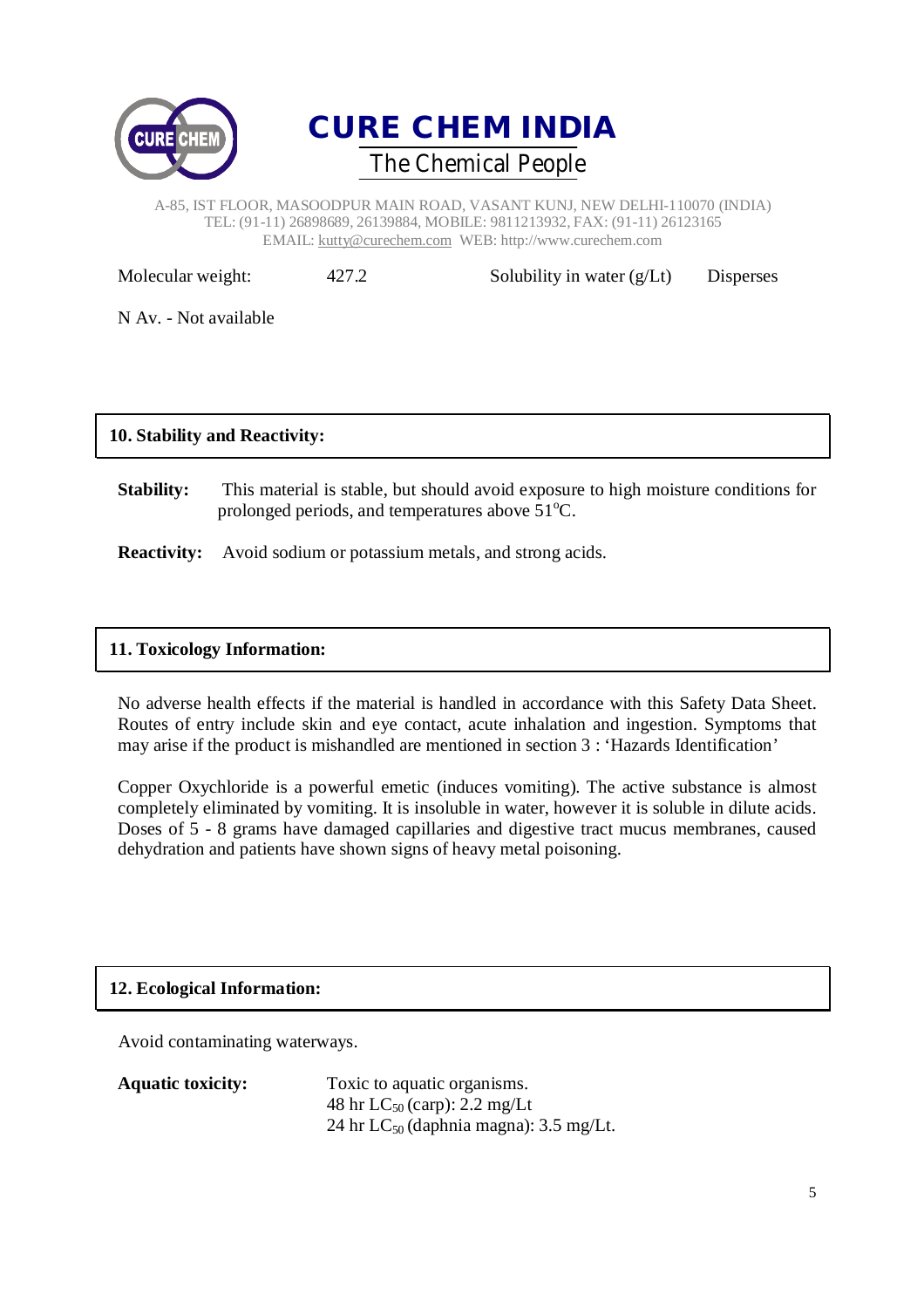



| <b>Terrestrial toxicity:</b> | Not toxic to bees.                                                                                                                                                                                                  |
|------------------------------|---------------------------------------------------------------------------------------------------------------------------------------------------------------------------------------------------------------------|
| <b>Environmental fate:</b>   | Copper Oxychloride is insoluble in water and organic solvents. It<br>is strongly absorbed by soils making it virtually immobile and<br>does not leach into groundwater. In animals it is excreted in the<br>faeces. |

### **13. Disposal Considerations:**

It is normally suitable for disposal at approved land waste sites; however refer to your Land Waste Management Authority.

# **14. Transport Information:**

It is not classified as a Dangerous Material for transport by road or rail. Do not transport with foodstuffs.

### **15. Regulatory Information:**

| <b>CAS No.:</b>                 | 1332-40-7 (98-100%)                                         |
|---------------------------------|-------------------------------------------------------------|
| <b>OSHA Status:</b>             | This product is hazardous under the criteria of the Federal |
| <b>OSHA</b>                     | Hazard Communication Standard 29<br>C FR                    |
| 1910.1200.                      |                                                             |
| <b>TSCA Chemical Inventory:</b> | This compound is on the EMA Toxic Substance Control         |
| Act (TSCA)                      | inventory List                                              |
|                                 |                                                             |

**Hazardous Categories**: None